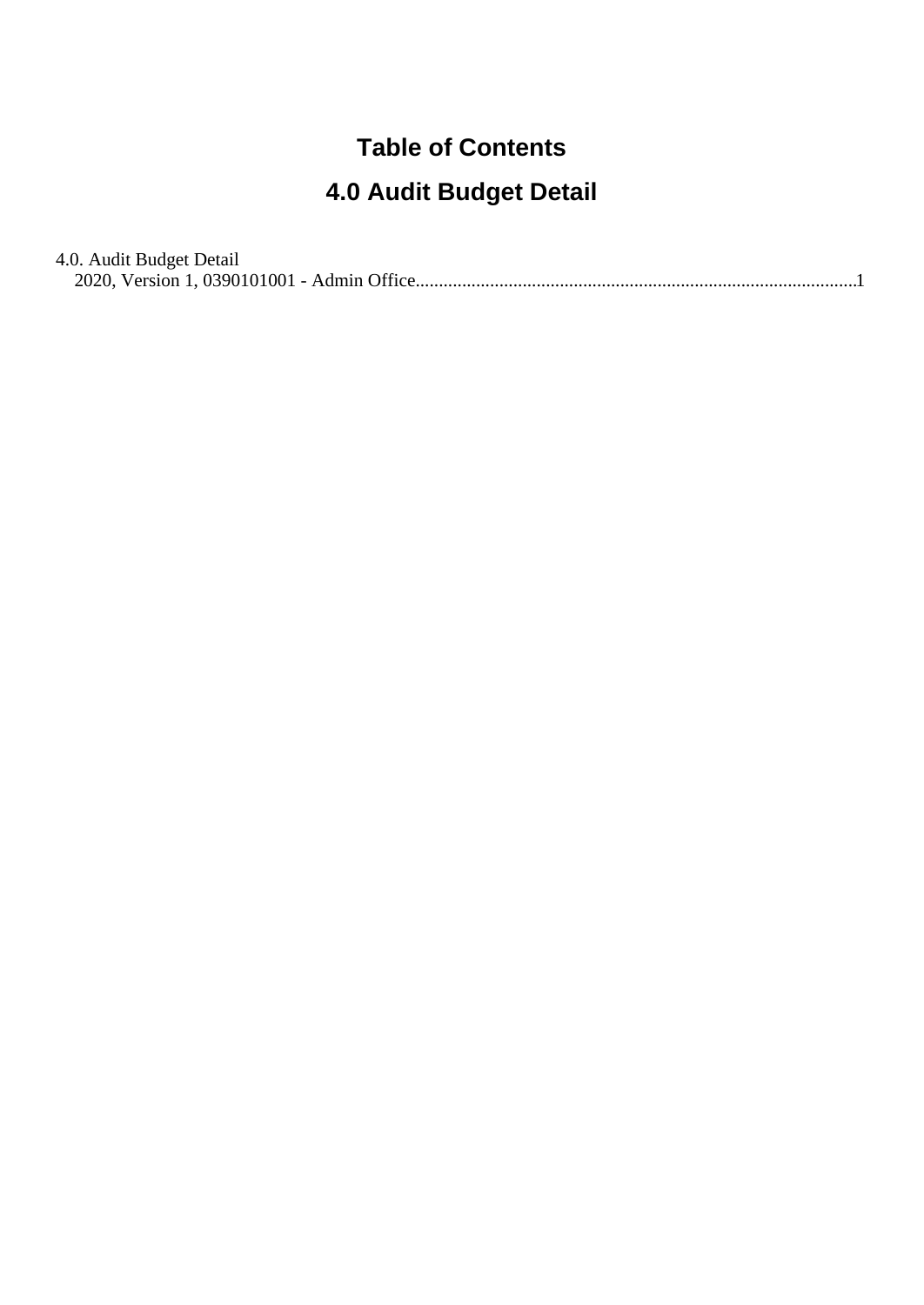<span id="page-1-0"></span>

| 0390101001 - Admin Office                                                | 9,757,525 |
|--------------------------------------------------------------------------|-----------|
| 11001 - Central GoG & CF                                                 | 9,757,525 |
| 410201 - Improve decentralised planning                                  | 521,043   |
| 03902 - National Development Policy, Planning, Monitoring and Evaluation | 521,043   |
| 03902002 - National Plan Preparation                                     | 521,043   |
| <b>Unspecified Project</b>                                               | 521,043   |
| 039002 - cordination of development planning                             | 521,043   |
| 22101 - Materials and Office Consumables                                 | 85,001    |
| 2210101 - Printed Material and Stationery                                | 85,001    |
| 22105 - Travel and Transport                                             | 56,042    |
| 2210503 - Fuel and Lubricants - Official Vehicles                        | 8,042     |
| 2210511 - Local travel cost                                              | 48,000    |
| 22107 - Training, Seminar and Conference Cost                            | 380,000   |
| 2210704 - Hire of Venue                                                  | 4,400     |
| 2210708 - Refreshments                                                   | 116,500   |
| 2210709 - Seminars/Conferences/Workshops - Domes                         | 259,100   |
| 420101 - 16.6 Dev. effect. acctable & transparent insts at all levels    | 2,454,191 |
| 03901 - Management and Administration                                    | 1,918,241 |
| 03901000 - Management and Administration                                 | 1,918,241 |
| <b>Unspecified Project</b>                                               | 1,918,241 |
| 085101 - Internal management of the organisation                         | 1,918,241 |
| 22101 - Materials and Office Consumables                                 | 110,000   |
| 2210101 - Printed Material and Stationery                                | 60,000    |
| 2210102 - Office Facilities, Supplies and Accessories                    | 50,000    |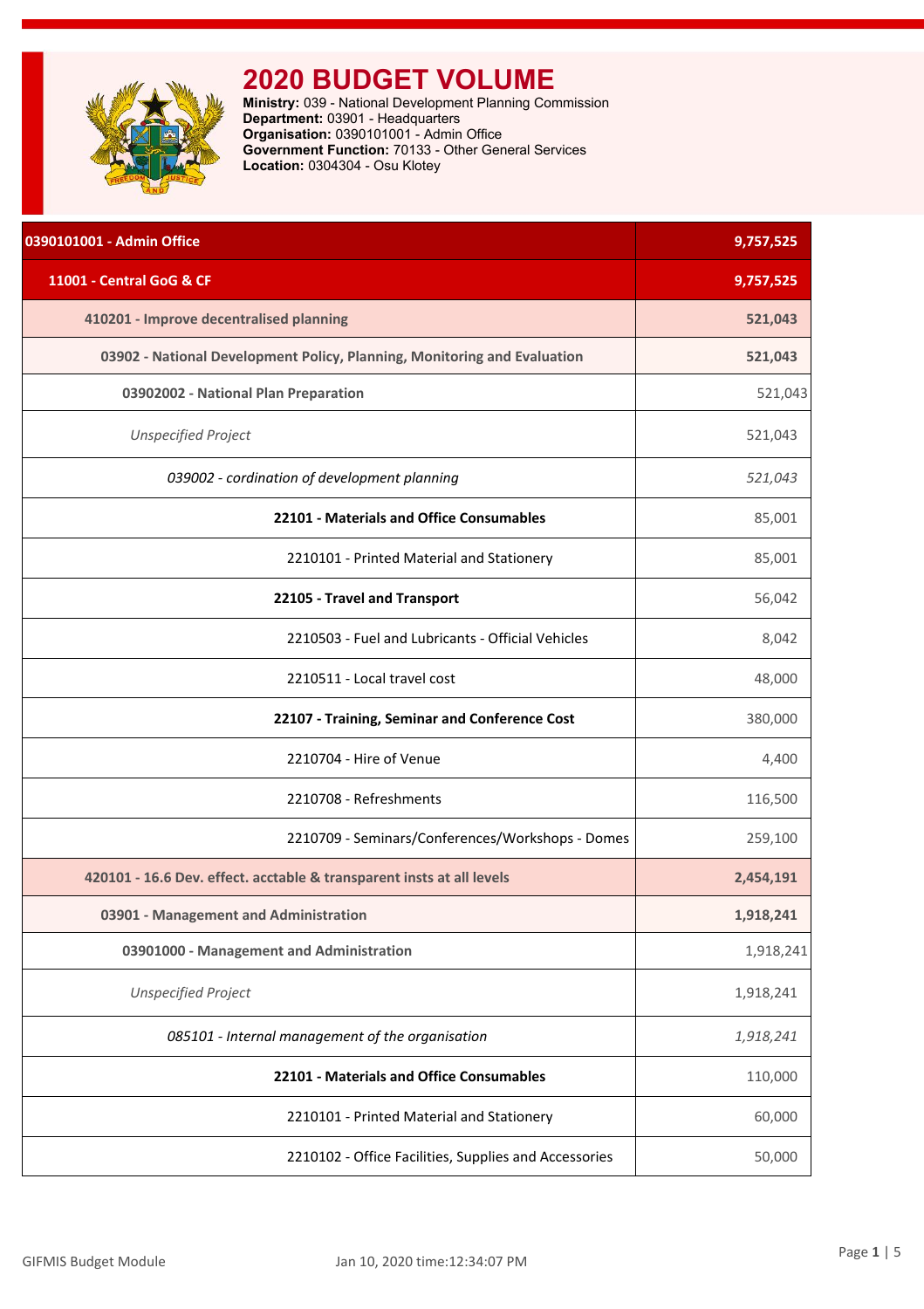

| 22102 - Utilities                                                        | 640,241 |
|--------------------------------------------------------------------------|---------|
| 2210201 - Electricity charges                                            | 140,000 |
| 2210202 - Water                                                          | 10,000  |
| 2210203 - Telecommunications                                             | 384,141 |
| 2210204 - Postal Charges                                                 | 12,000  |
| 2210205 - Sanitation Charges                                             | 30,000  |
| 2210206 - Armed Guard and Security                                       | 57,600  |
| 2210207 - Fire Fighting Accessories                                      | 6,500   |
| 22105 - Travel and Transport                                             | 789,000 |
| 2210502 - Maintenance and Repairs - Official Vehicles                    | 214,000 |
| 2210503 - Fuel and Lubricants - Official Vehicles                        | 375,000 |
| 2210514 - Foreign Travel- Per Diem                                       | 200,000 |
| 22106 - Repairs and Maintenance                                          | 179,000 |
| 2210603 - Repairs of Office Buildings                                    | 25,000  |
| 2210604 - Maintenance of Furniture and Fixtures                          | 16,000  |
| 2210605 - Maintenance of Machinery and Plant                             | 120,000 |
| 2210606 - Maintenance of General Equipment                               | 18,000  |
| 22107 - Training, Seminar and Conference Cost                            | 150,000 |
| 2210710 - Staff Development                                              | 150,000 |
| 27311 - Employer social benefits in cash                                 | 50,000  |
| 2731103 - Refund of Medical Expenses                                     | 50,000  |
| 03902 - National Development Policy, Planning, Monitoring and Evaluation | 535,950 |
| 03902003 - National Monitoring and Evaluation                            | 535,950 |
| <b>Unspecified Project</b>                                               | 535,950 |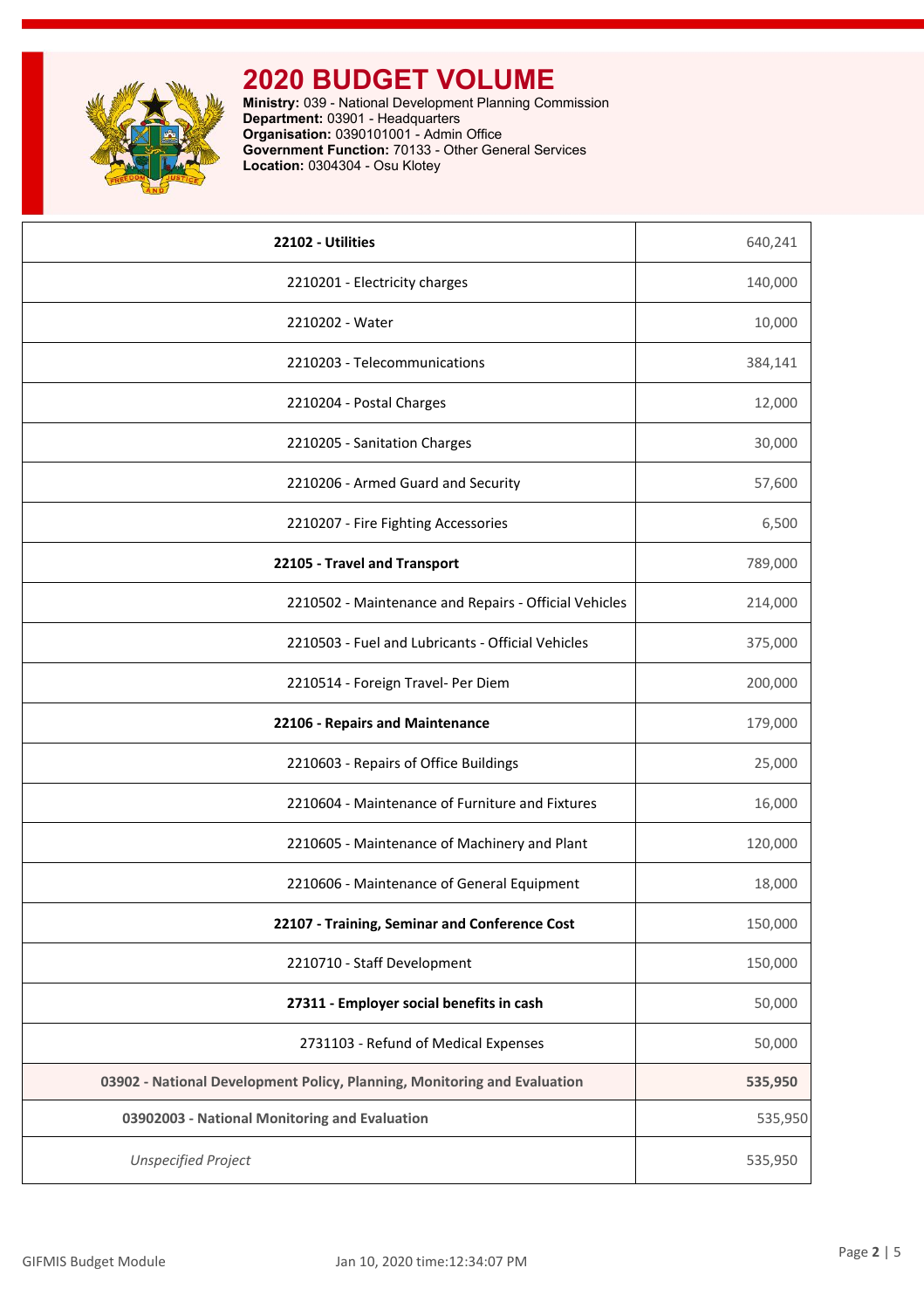

| 039003 - Monitoring and evaluation of development planning               | 535,950 |
|--------------------------------------------------------------------------|---------|
| 22101 - Materials and Office Consumables                                 | 12,200  |
| 2210101 - Printed Material and Stationery                                | 12,200  |
| 22105 - Travel and Transport                                             | 248,248 |
| 2210503 - Fuel and Lubricants - Official Vehicles                        | 5,000   |
| 2210510 - Other Night allowances                                         | 130,248 |
| 2210511 - Local travel cost                                              | 43,000  |
| 2210512 - Mileage Allowance                                              | 70,000  |
| 22107 - Training, Seminar and Conference Cost                            | 275,502 |
| 2210704 - Hire of Venue                                                  | 9,002   |
| 2210705 - Hotel Accommodation                                            | 30,000  |
| 2210708 - Refreshments                                                   | 236,500 |
|                                                                          |         |
| 440102 - 17.14 Enhance policy coherence for sustainable development      | 989,240 |
| 03902 - National Development Policy, Planning, Monitoring and Evaluation | 989,240 |
| 03902001 - National Policy Formulation                                   | 989,240 |
| <b>Unspecified Project</b>                                               | 989,240 |
| 039001 - National Development Policy Framework and plan preparation      | 989,240 |
| 22101 - Materials and Office Consumables                                 | 73,100  |
| 2210101 - Printed Material and Stationery                                | 64,100  |
| 2210107 - Electrical Accessories                                         | 9,000   |
| 22104 - Rentals/Lease                                                    | 16,150  |
| 2210404 - Hotel Accommodations                                           | 16,150  |
| 22105 - Travel and Transport                                             | 245,560 |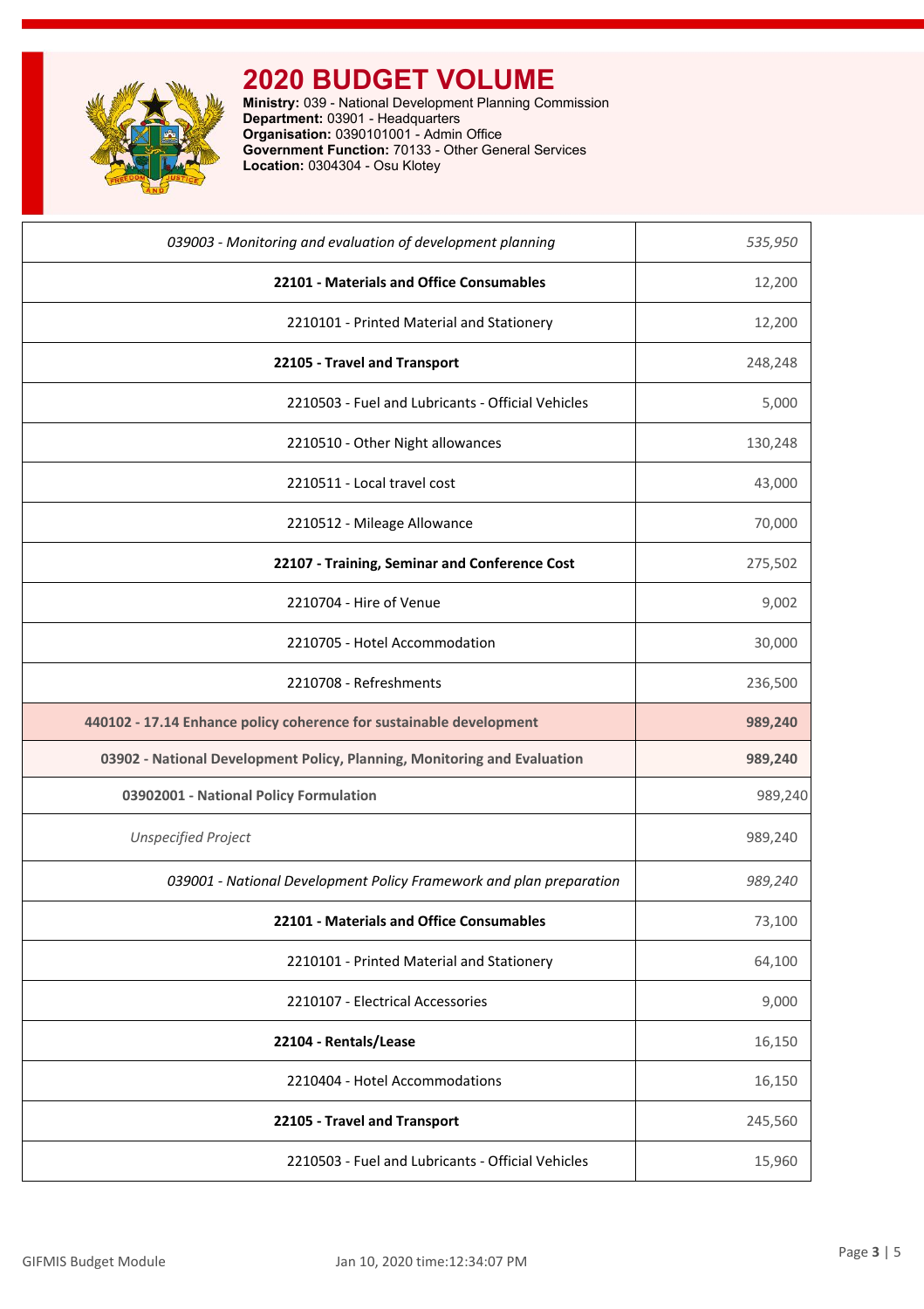

| 2210512 - Mileage Allowance                           | 162,400   |
|-------------------------------------------------------|-----------|
| 2210514 - Foreign Travel- Per Diem                    | 67,200    |
| 22107 - Training, Seminar and Conference Cost         | 612,170   |
| 2210704 - Hire of Venue                               | 28,000    |
| 2210708 - Refreshments                                | 174,620   |
| 2210709 - Seminars/Conferences/Workshops - Domes      | 409,550   |
| 22108 - Consultancy Expenses                          | 42,260    |
| 2210801 - Local Consultants Fees                      | 42,260    |
| <b>Unspecified Policy</b>                             | 5,793,051 |
| 03901 - Management and Administration                 | 5,793,051 |
| 03901000 - Management and Administration              | 5,793,051 |
| <b>Unspecified Project</b>                            | 5,793,051 |
| <b>Unspecified Operations</b>                         | 5,793,051 |
| 2111001 - Established Post                            | 2,469,029 |
| 21112 - Other Allowances                              | 3,324,022 |
| 2111201 - Motorbike Allowance                         | 4,800     |
| 2111203 - Car Maintenance Allowance                   | 36,000    |
| 2111204 - Bereavement Allowance                       | 20,000    |
| 2111205 - Book Subsidy                                | 20,000    |
| 2111219 - Steering Committee Allowance                | 24,000    |
| 2111220 - Top-Up Allowance                            | 21,360    |
| 2111221 - Training Allowance                          | 60,000    |
| 2111222 - Watchman Extra Days Allowance               | 99,510    |
| 2111225 - Boards / Committees / Commissions Allownace | 1,449,668 |